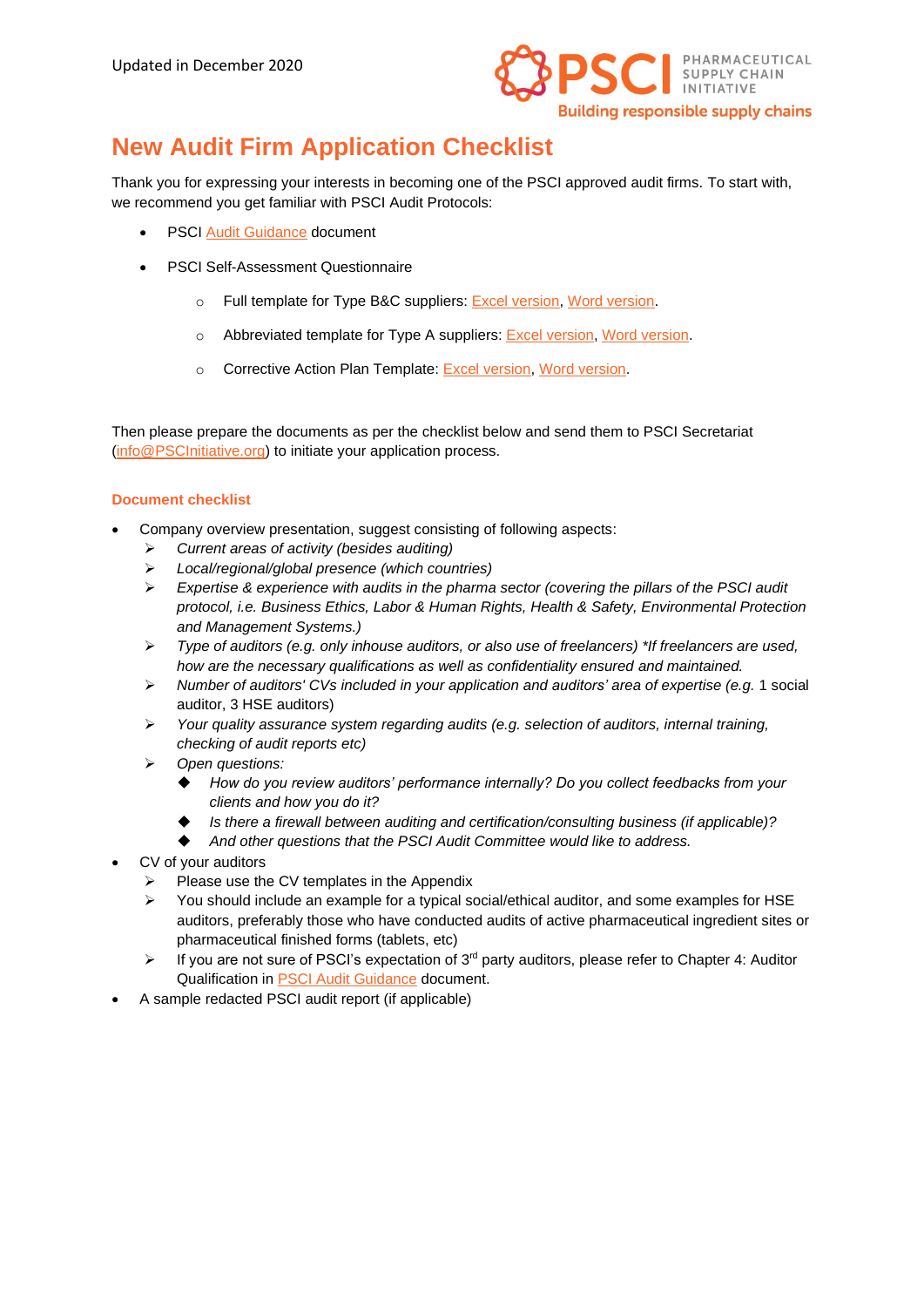

## **New Audit Firm Application Process**

New audit firm applications are to be reviewed on a quarterly basis, overseen by Auditor Training sub-team under Audit Committee.

The overall application process consists of the following steps:



#### New application

For audit firms that express interests in becoming PSCI approved audit firms, they need to prepare required documents according to the above document checklist and PSCI [Audit Guidance](https://pscinitiative.org/resource?resource=3) document.

#### 1st round of review

Upon audit firms submitting their application materials, PSCI Secretariat (Carnstone) will start 1<sup>st</sup> round of review, mainly looking at questions left unaddressed, lack of supporting documents or clarifying on certain points.

#### 2nd round of review

Once Carnstone has reviewed audit firms' submission, Carnstone to take it to Audit Committee and make some initial recommendations.

#### Review Call (quarterly)

The application will be shared with the Audit Committee for comments and feedback.

At the same time, Carnstone to schedule the review call as per the availability of PSCI members and representatives from the audit firms in question.

*\* To make this process more transparent, apart from auditor training sub team, member companies who advocate for audit firms in question and member volunteers (expertise of topic area covered) are encouraged to sit on the review call.*

On the call, audit firms to present and answer questions from PSCI members.

#### Decision Making

PSCI members who joined the review call to exchange comments and make initial proposal to whether accept or decline the application. Audit Committee steering group to make the final decisions.

#### Follow up

Carnstone to follow up on getting back to audit firms regarding application results and facilitate audit firm agreement signing and file management.

Carnstone will also update the Audit Committee and the wider membership of any new audit firms that have been approved.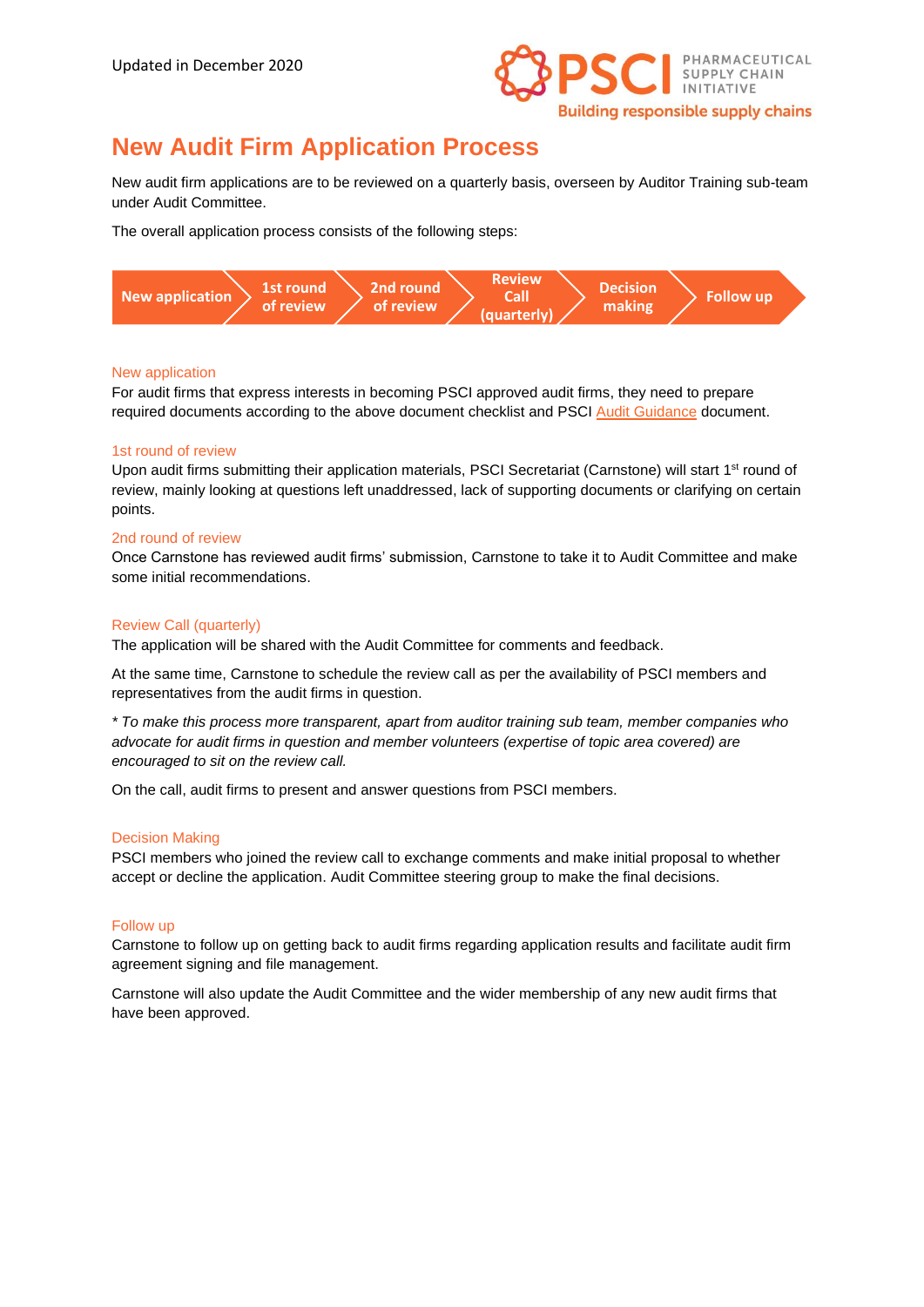

### **Re-initiate application process**

For any audit firms that have been rejected in the application process, they can submit another new application after a minimum period of 12 months. The application will be reviewed in the most upcoming quarterly review cycle. They should follow the application process listed above.

Sometimes, audit firms are approved only to carry out audits on certain topics (e.g. HSE, social) and in certain countries based on the information they have submitted for the application. The audit firms are eligible to submit a new application to be approved to conduct audits on other topics and countries, after a minimum period of 12 months since their previous approval. The application will be reviewed in the most upcoming quarterly review cycle. The application process is the same as listed above.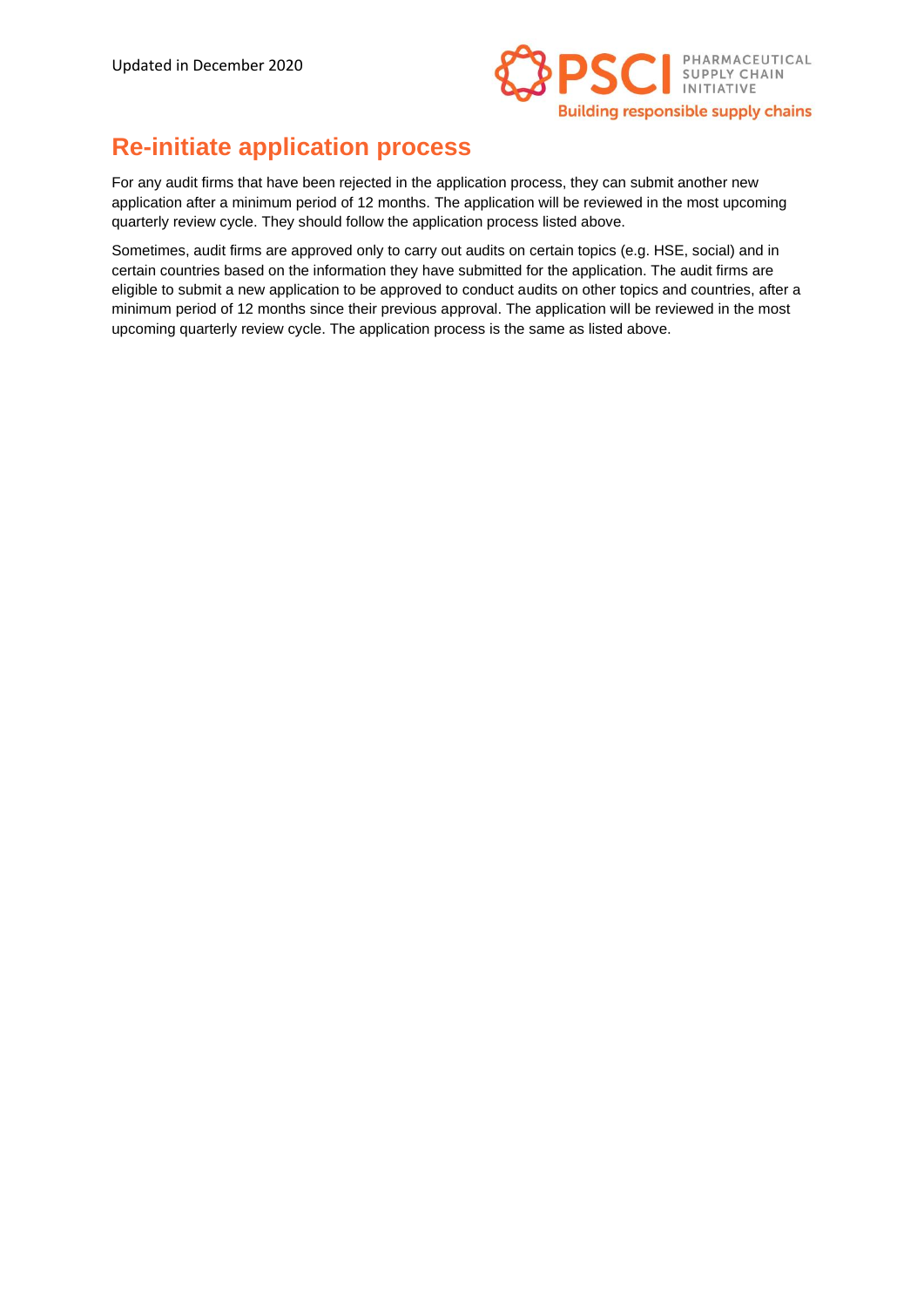

# **Appendix 1: CV template – for HSE auditors**

*\*Orange text indicates minimum experience requirements as per recommendations by Audit Committee.*

| Auditing for Core Suppliers, External Manufacturers, Component & Material Suppliers, Service Providers and<br><b>Manufacturers</b> |                                                                                                                                                                                                                        |                                                                                                                                                                        |  |
|------------------------------------------------------------------------------------------------------------------------------------|------------------------------------------------------------------------------------------------------------------------------------------------------------------------------------------------------------------------|------------------------------------------------------------------------------------------------------------------------------------------------------------------------|--|
|                                                                                                                                    | <b>Auditor's Information</b>                                                                                                                                                                                           |                                                                                                                                                                        |  |
| <b>Auditor Details</b>                                                                                                             | Name of Auditor                                                                                                                                                                                                        |                                                                                                                                                                        |  |
|                                                                                                                                    | <b>Location of Auditor</b>                                                                                                                                                                                             |                                                                                                                                                                        |  |
| <b>Educational Qualification</b>                                                                                                   | Bachelor's Degree in chemistry, chemical engineering<br>or similar (Yes/No and specify the type of degree)                                                                                                             |                                                                                                                                                                        |  |
|                                                                                                                                    | Master's Degree in chemistry, chemical engineering or<br>similar (Yes/No and specify the type of degree)                                                                                                               |                                                                                                                                                                        |  |
|                                                                                                                                    | Proficient in local language (specify languages)                                                                                                                                                                       |                                                                                                                                                                        |  |
| <b>Language Proficiency</b>                                                                                                        | Proficient in English (written and spoken)                                                                                                                                                                             |                                                                                                                                                                        |  |
| <b>Professional experience</b>                                                                                                     | Total no. of years of Industrial Experience                                                                                                                                                                            |                                                                                                                                                                        |  |
|                                                                                                                                    | No. of years of experience in Pharmaceutical Industry<br>(if any)                                                                                                                                                      | Minimum 3 years relevant experience<br>in either chemical or pharma industry<br>for type B&C supplier audits (e.g.<br>HSE, manufacturing, engineering,<br>development) |  |
|                                                                                                                                    | No. of years of experience in Chemical Industry (if<br>any)                                                                                                                                                            |                                                                                                                                                                        |  |
|                                                                                                                                    | No. of years of experience in other Industry (Please<br>specify which Industry)                                                                                                                                        |                                                                                                                                                                        |  |
|                                                                                                                                    | Total no. of years of HSE auditing experience                                                                                                                                                                          |                                                                                                                                                                        |  |
|                                                                                                                                    | No. of years of experience in Auditing Pharma<br>Companies (if any)                                                                                                                                                    |                                                                                                                                                                        |  |
|                                                                                                                                    | Total no. of HSE audits conducted in last 2 years                                                                                                                                                                      | Minimum 12 HSE audits every two<br>years (Exception may apply on a<br>case by case basis)                                                                              |  |
| <b>Other requirements</b>                                                                                                          | Knowledgeable in local regulations related to Health,<br>Safety & Environmental (please explain)                                                                                                                       |                                                                                                                                                                        |  |
|                                                                                                                                    | Knowledge of specific HSE topics like Industrial<br>Hygiene, Process Safety Management, Dust<br>Explosion Hazards, Hazardous Waste Management,<br>Control of Pharmaceuticals in Wastewater (P.I.E) -<br>Please explain |                                                                                                                                                                        |  |
|                                                                                                                                    | Demonstrated Proficiency against the requirements of<br>ISO 14001, OHSAS 18001 and Health, Safety and<br>Environmental regulations and standards of the<br>country - Please explain                                    |                                                                                                                                                                        |  |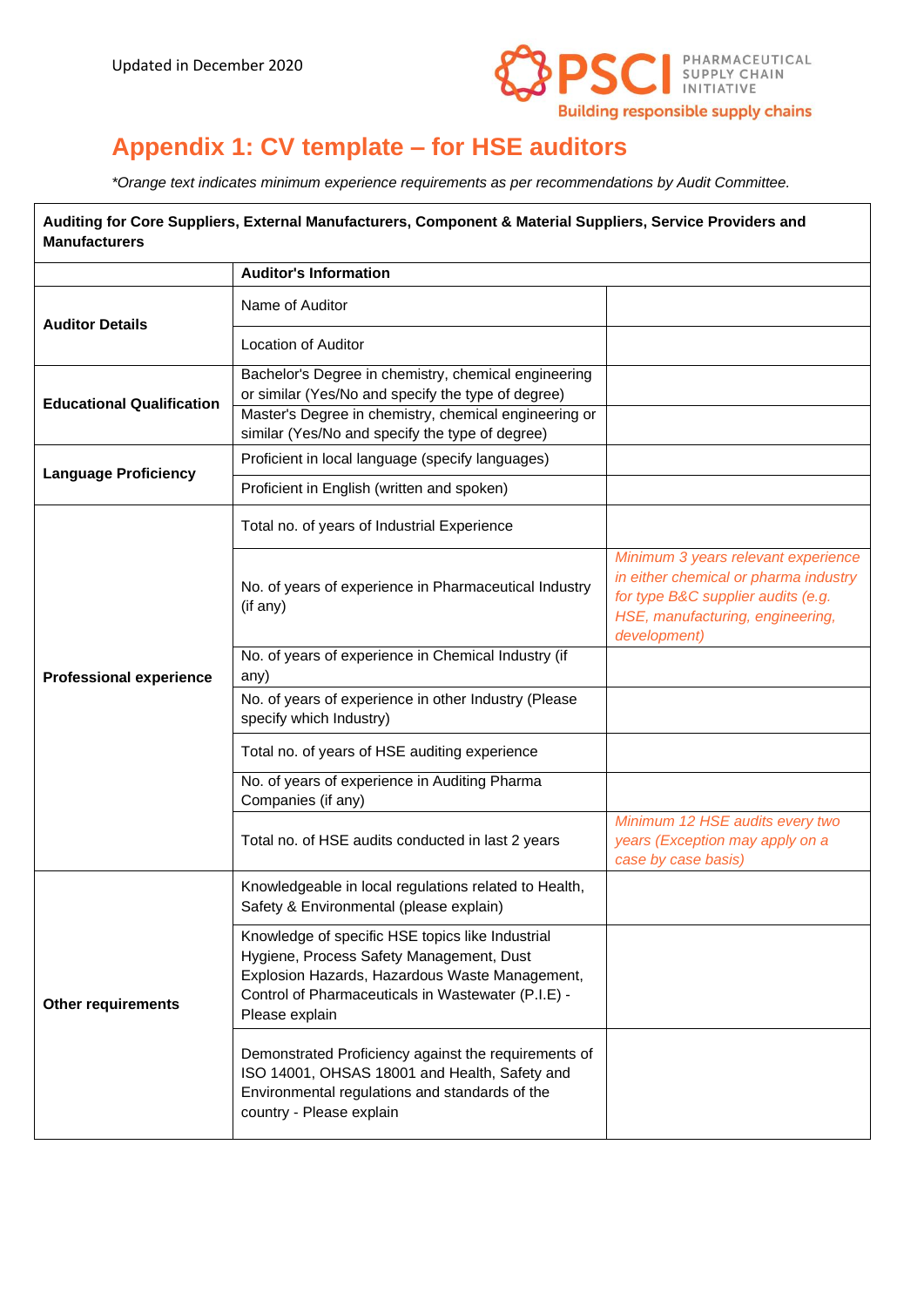

| <b>Any Additional</b><br><b>Comments by Auditing</b><br>Company |  |
|-----------------------------------------------------------------|--|
| <b>Review by PSCI Audit</b><br><b>Committee</b>                 |  |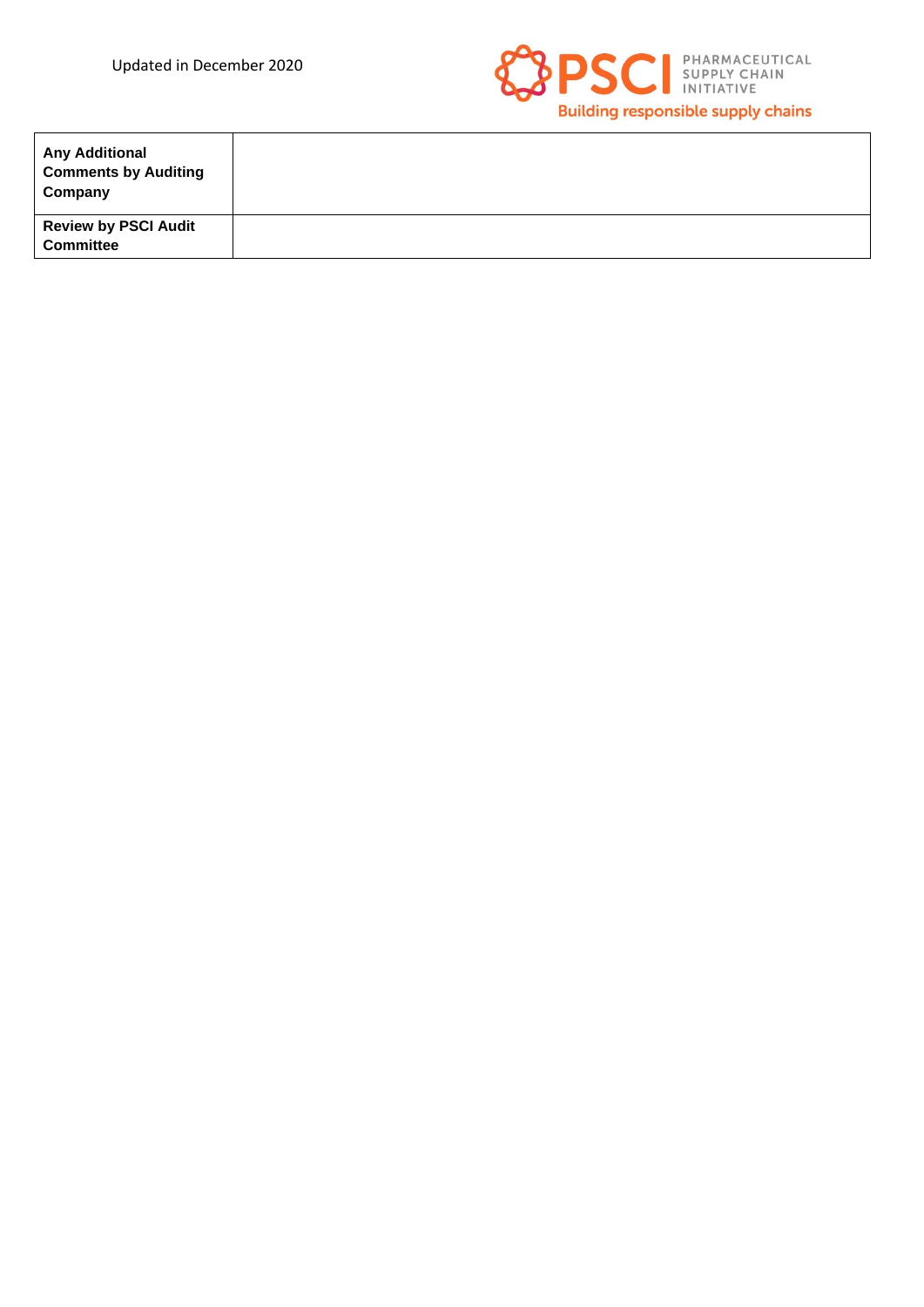

# **Appendix 2: CV template – for Social auditors**

*\*Orange text indicates minimum experience requirements as per PSCI Audit Guidance or recommendations by Audit Committee.*

| Auditing for Core Suppliers, External Manufacturers, Component & Material Suppliers, Service Providers and<br><b>Manufacturers</b> |                                                                                 |                                                                                              |
|------------------------------------------------------------------------------------------------------------------------------------|---------------------------------------------------------------------------------|----------------------------------------------------------------------------------------------|
|                                                                                                                                    | <b>Auditor's Information</b>                                                    |                                                                                              |
| <b>Auditor Details</b>                                                                                                             | Name of Auditor                                                                 |                                                                                              |
|                                                                                                                                    | <b>Location of Auditor</b>                                                      |                                                                                              |
| <b>Educational Qualification</b>                                                                                                   | Bachelor's Degree (Yes/No and specify the type of<br>degree)                    |                                                                                              |
|                                                                                                                                    | Master's Degree (Yes/No and specify the type of<br>degree)                      |                                                                                              |
| <b>Language Proficiency</b>                                                                                                        | Proficient in local language (specify languages)                                |                                                                                              |
|                                                                                                                                    | Proficient in English (written and spoken)                                      |                                                                                              |
| <b>Trainings/ Certifications</b>                                                                                                   | ISO-19011 training (Yes/No)                                                     |                                                                                              |
|                                                                                                                                    | SA8000 basic training (Yes/No)                                                  | Have attended basic and advanced<br>SA8000 training (or equivalent, e.g.<br>amfori BSCI)     |
|                                                                                                                                    | SA8000 advanced training (Yes/No)                                               |                                                                                              |
|                                                                                                                                    | amfori BSCI certification (Yes/No)                                              |                                                                                              |
|                                                                                                                                    | Any other equivalent certification (please specify)                             |                                                                                              |
|                                                                                                                                    | Total no. of years of Industrial Experience                                     |                                                                                              |
|                                                                                                                                    | No. of years of experience in Pharmaceutical Industry (if<br>any)               |                                                                                              |
|                                                                                                                                    | No. of years of experience in Chemical Industry (if any)                        |                                                                                              |
| <b>Professional experience</b>                                                                                                     | No. of years of experience in other Industry (Please<br>specify which Industry) |                                                                                              |
|                                                                                                                                    | Total no. of years of social auditing experience                                |                                                                                              |
|                                                                                                                                    | No. of years of experience in Auditing Pharma<br>Companies (if any)             |                                                                                              |
|                                                                                                                                    | Total no. of social audits conducted in last 2 years                            | Minimum 12 social audits every two<br>years (Exception may apply on a<br>case by case basis) |
| <b>Other requirements</b>                                                                                                          | Knowledgeable in local regulations related to<br>labor/ethics (please explain)  | 2 years social auditing experience<br>in the country of concern                              |